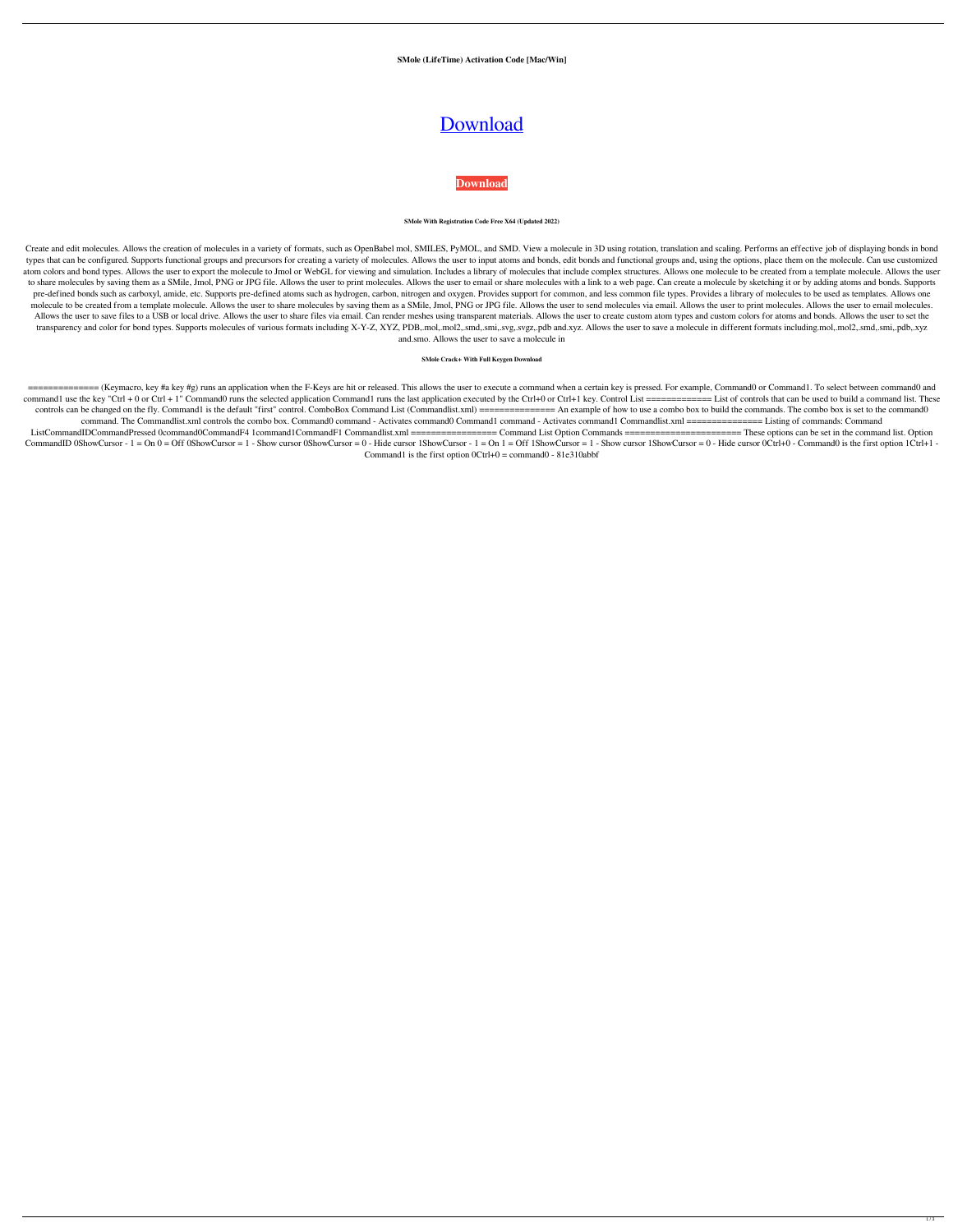### **SMole [Latest 2022]**

Molecular design is the process of drawing, sketching, and/or using a computer program to create a model of a molecule that exists in nature. In contrast, chemical synthesis is the creation of a molecule by the combination nature. Free Molecule Builder For any scientific project, you can use the Online Molecular Modeling Calculator. Save the molecule you created and generate the correct SMILES code. The SMILES code is a string of letters and molecule. Upload the SMILES code onto your FTP server and see the molecule with the ChemDraw or ProteoSAFE molecular editor in seconds! Find Similar Molecules Similar Molecules About Us Molecule Builder is a website that includes all the tools, software, and tips you need to create molecular models of your own. The website is designed to help people new to the field of molecular science. Manhattan District Attorney Cy Vance has opened an i charges against social media company Twitter after he and state Attorney General Eric Schneiderman's office determined that their campaigns violated the terms of their non-disclosure agreements. Vance announced Thursday th office had interviewed numerous Twitter employees as part of their inquiry into the company, which is based in San Francisco, and the online social networks Facebook and Instagram, which are also headquartered in the city. Vance said, and was expanded over the past several months as he reviewed evidence that Twitter employees were discussing their company's business in violation of the NDA. "Today, we are announcing that we have opened a cri Twitter for possible violations of New York State criminal laws regarding bribery and conspiracy," Vance said in a statement. "We will be seeking the indictment of senior Twitter executives and employees who participated i Vance has said that Twitter executives may have violated New York's criminal laws prohibiting pay-to-play schemes, including those involving campaign contributions and gifts. The investigation has focused on Twitter's rela presidential campaigns of Democrat Hillary Clinton and Republican Donald Trump, with the understanding that the company could face criminal charges if investigators uncover evidence of criminal wrongdoing. The probe was di reported that Twitter had filed for an initial public offering on the stock market, suggesting a potential \$3.5 billion valuation. Twitter has publicly acknowledged that it played a role

SMole is a tool developed for chemists or chemistry fans that want to build both simple and complex molecules from scratch or view other projects. Open multiple file types that contain molecule structures The application o of file formats that are used when working with molecules. You can open and explore files such as Protein Data Bank (\*.pdb), MDL Mole (\*.mol), XYZ cartesian coordinates(\*.xyz), Sybyl Mol2 (\*.mol2) and SMole Session (.smo). structure in 3D SMole allows you to rotate the perspective on the molecule so you can view it from every possible angle. You can very well zoom in and out in case the structure is complex in order to see a certain detail a large molecule database at your disposal SMole provides all the tools you need to create molecules from the ground up, either by sketching them or adding predefined structures. It comes with functional molecules from categ benzimidazoles, ketones, oxazoles, Purines and many more. To add a molecule or atom, you locate it in the database, select it, and then click in the workspace. A really good thing about SMole is the fact that for each piec make it easy for you to see which atoms can be linked. Solid and Mesh display modes Besides being able to choose between atom and bond styles such as line, stick, ball and Van der Waals, SMole also makes it possible to app the molecules you create. You are free to adjust their resolution, transparency and even set a custom color for them. It goes without saying that in doing so, you get some great looking structures and considering that you format, it's very easy to add them to your projects. Description: SMatrix is a free molecular drawing and visualization application that allows you to quickly create 2D and 3D molecular structures. It can also be used to v thanks to MDL MOL2 (Molecular Dynamics Lab MOL) file format and the 3D visualisation feature. SMatrix Description: SMatrix is a free molecular drawing and visualization application that allows you to quickly create 2D and can also be used to visualize the dynamics of the molecules thanks to MDL MOL2 (Molecular Dynamics Lab MOL) file format and the 3D visualisation feature. Open multiple file types that contain molecule structures SMatrix al range of file formats that are used when working with molecules such as Protein Data Bank (\*.pdb), MDL Mole (\*.mol), XYZ cartesian coordinates(

## **What's New in the?**